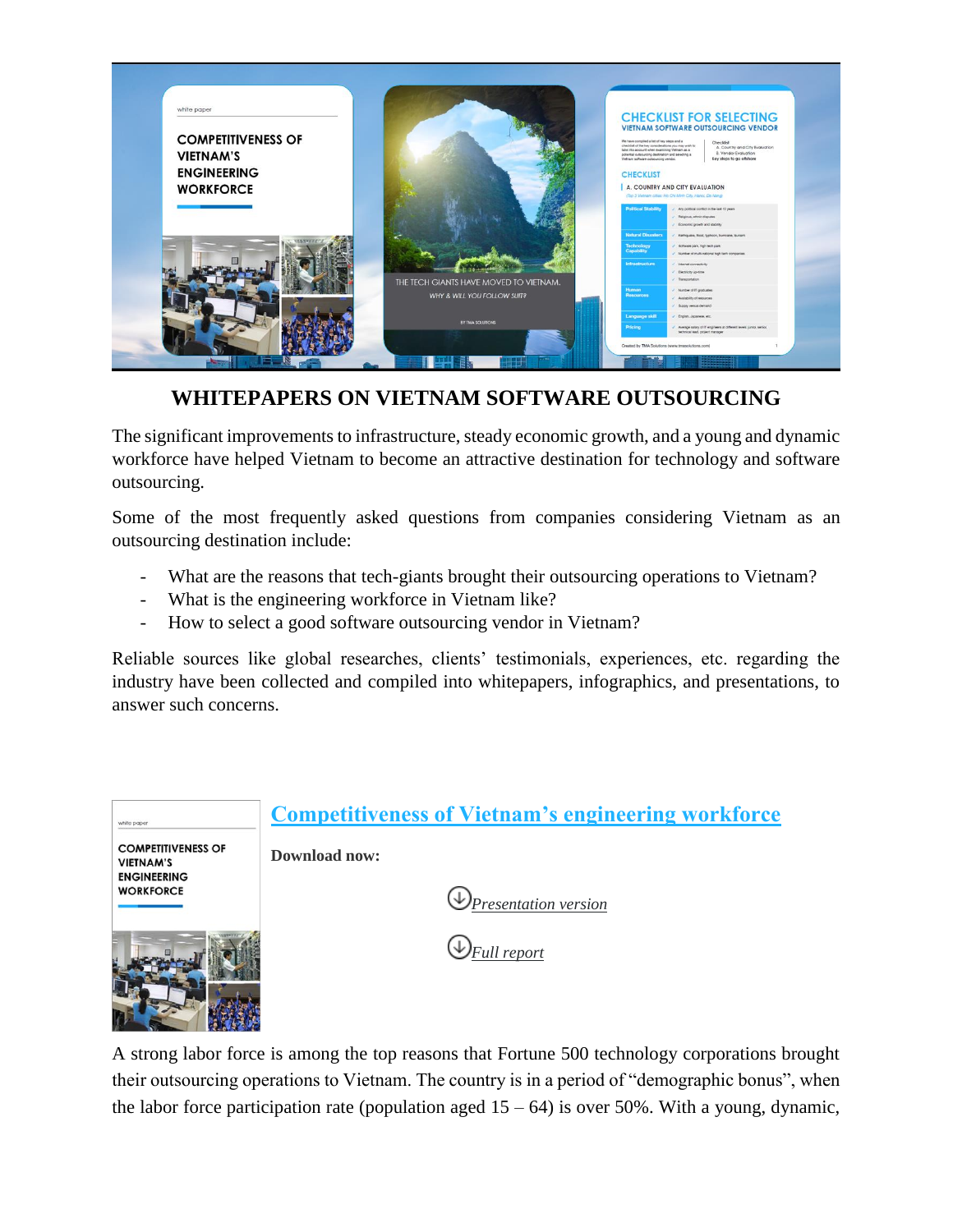and well educated workforce, Vietnam is becoming a new outsourcing powerhouse of the technology world.

The whitepaper will provide you with insights into the positive landscape of Vietnam's engineering workforce and how it is gaining competitiveness in terms of both educational background and professional performance. Facts and figures from global research organizations are attached to support and provide further information about statements made in the document.



The significant improvements to infrastructure, steady economic growth, and a young and dynamic workforce have helped the country to become an attractive destination for technology and software outsourcing. Many tech giants have already caught on to this shift, such as Intel, Samsung, Nokia, Bosch, and Panasonic, to name a few.

This paper will evaluate some of the reasons that these tech giants have brought outsourcing operations to Vietnam, including cost effectiveness, tax incentives, a strong labor force, socialeconomic stability and language skills.

For any further information or feedback, please contact our market research team at bdu@tma.com.vn or contact our consultants here.

| this have complete a let of har shape and a<br>checkles of the key considerations you may wish for<br>sala into account when examining Vietnam as a<br>potential outside the community and selected a<br>Vetram additions dutain entrol vehicle.<br><b>CHECKLIST</b> | <b>CHECKLIST FOR SELECTING</b><br><b>VIETNAM SOFTWARE OUTSOURCING VENDOR</b><br>Checkful<br>A Country and City Evaluation<br>8. Vendor Evolution<br>Key sleps to go of shore       | <b>Checklist for Selecting a Vietnam Software Outsourcing</b><br>Vendor<br>Download now: |
|----------------------------------------------------------------------------------------------------------------------------------------------------------------------------------------------------------------------------------------------------------------------|------------------------------------------------------------------------------------------------------------------------------------------------------------------------------------|------------------------------------------------------------------------------------------|
| <b>Political Stability</b>                                                                                                                                                                                                                                           | A. COUNTRY AND CITY EVALUATION<br>(Top 3 University offers Filo Christian City, Hierce, De Nanch<br>Any political conflict in the last 10 years<br>Periphone, affirme disabilities | $\bigcirc$ Presentation version                                                          |
| <b>Natural Disasters</b><br><b>Technology</b><br>Capability                                                                                                                                                                                                          | Economic groups and statility<br>Earthbushe flood bothous, hunkare, textured<br>Software park, high tech cark.                                                                     |                                                                                          |
| <b>Infrastructure</b>                                                                                                                                                                                                                                                | Number of multi-national high tech companies.<br>Internet connectivity<br>Demony up-time<br><b>3 anapoitation</b>                                                                  | Excel template                                                                           |
| <b>Burnan</b><br>Rendurces                                                                                                                                                                                                                                           | Number of IT graduates<br>Analybits of resources<br><b>Sypply varius demand</b>                                                                                                    |                                                                                          |
| <b>Buke equipped</b><br><b>Pricing:</b>                                                                                                                                                                                                                              | English, Japanese, etc.<br>Average salary of IT engineers at offerent levels; surior, serior,<br><b>Normal lead, project manager</b>                                               | $\bigcup$ Full report                                                                    |
| Created by TMA Solutions (www.tmasolutions.com)                                                                                                                                                                                                                      |                                                                                                                                                                                    |                                                                                          |